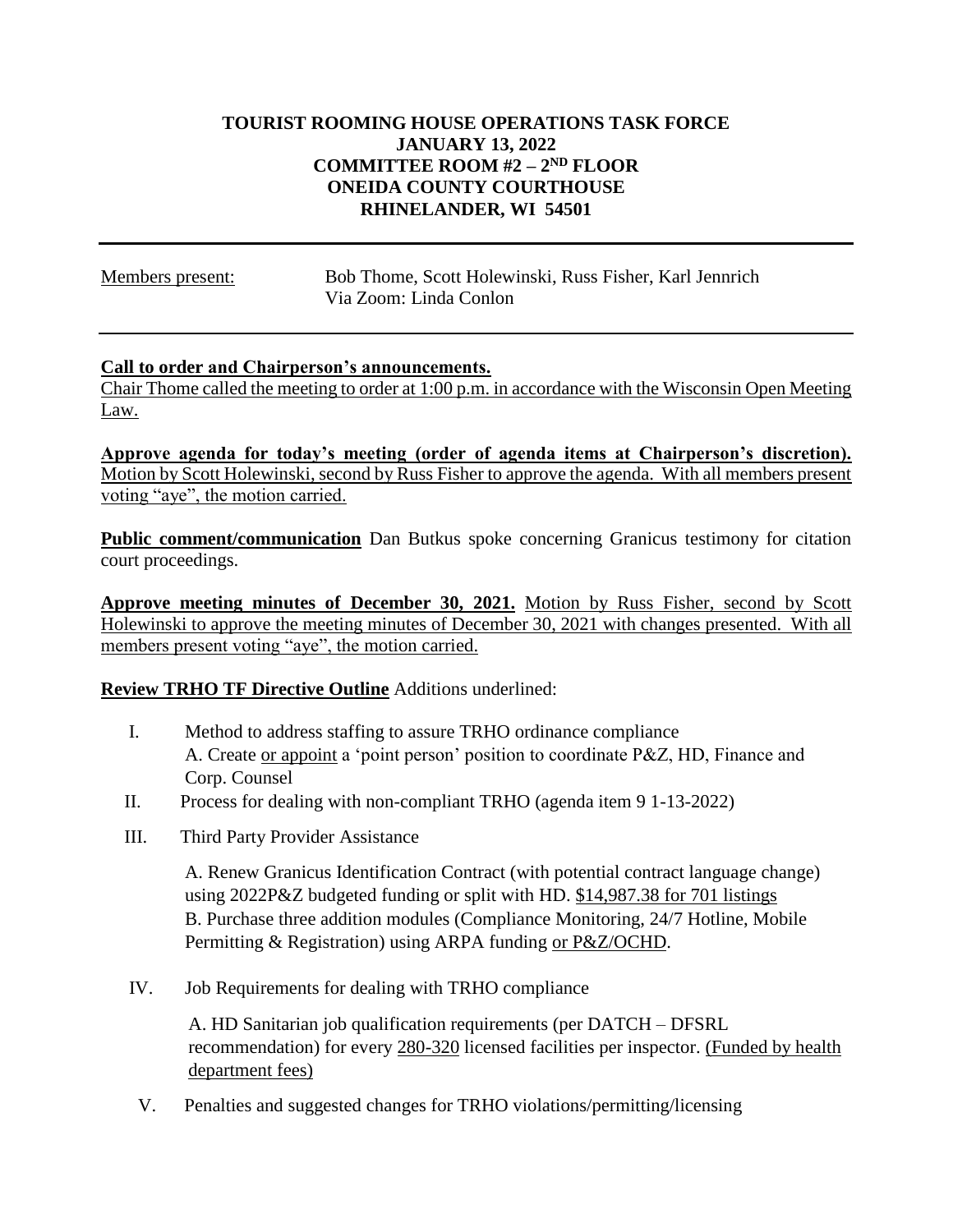- A. Re-evaluate Permitting workflow annual review
- B. Implement a renewal ARP fee for TRHO's
- C. Require 'WI seller's permit" for approval of the  $ARP + local$  room tax #

**ARPA Funding Process** The committee discussed using ARPA funding to pay for Granicus modules or funding through P&Z/OCHD budgeting, no decision was made.

**"Length of Stay" Discussion** The length of stay requirement is based on the zoning district, not the type of property owner (personal property/LLC etc.). Mr. Jennrich stated that rentals of less than 7 consecutive days are not allowed in zoning districts: 1B Forestry, 1C Forestry, #02 Single Family, #08 Manufacturing/Industrial and #15 Rural Residential. If a TRH is located in any other zoning district, nightly rentals are permitted.

Renting for 3 days, but blocking off the additional days to not allow any other rentals in a 7 day period was discussed. Creating additional zoning districts allowing less than 7 consecutive day rental in residential areas was discussed. No decision made.

**Permitting/Licensing Goals and Timeline** OCHD will adjust staffing as numbers increase. Planning and Zoning will look into permits issued for 2021.

**Discussion of process for dealing with non-compliant TRHO** Will be discussed in closed session at P&D Meeting on January 19, 2022.

**Discussion Town/Lake District TRHO involvement** A handout was provided showing which townships review TRH ARP applications and which do not.

Squash Lake District has reached out and offered to send information regarding rental requirements etc. directly to their property owners when they send out Squash Lake District material.

**Corporate Counsel – REVIEW Compliance Enforcement in the initial permitting/licensing/sales tax registration/insurance process, post initial compliance process, and penalties for violations** Did not discuss.

**Public Health Department – REVIEW Inspection & Licensing process, manpower/job requirements, metrics, fees** Did not discuss.

**Planning & Zoning Department – REVIEW Administrative Review Permit process, manpower/job requirements, metrics, fees** Mr. Jennrich reached out to other counties to see how they are handling TRH's. The following counties require a renewal for their TRH permit: Adams (every 2 years), Burnett (annual), Columbia (annual), Lincoln (annual), Polk (annual) and Walworth (annual).

**Commercially operated TRHO's in Non-Compliance with Zoning District Regulations and Unzoned Towns** See "Length of Stay" item above.

**Update TRHO TF Directive Outline** See the "Review TRHO TF Directive Outline" section above.